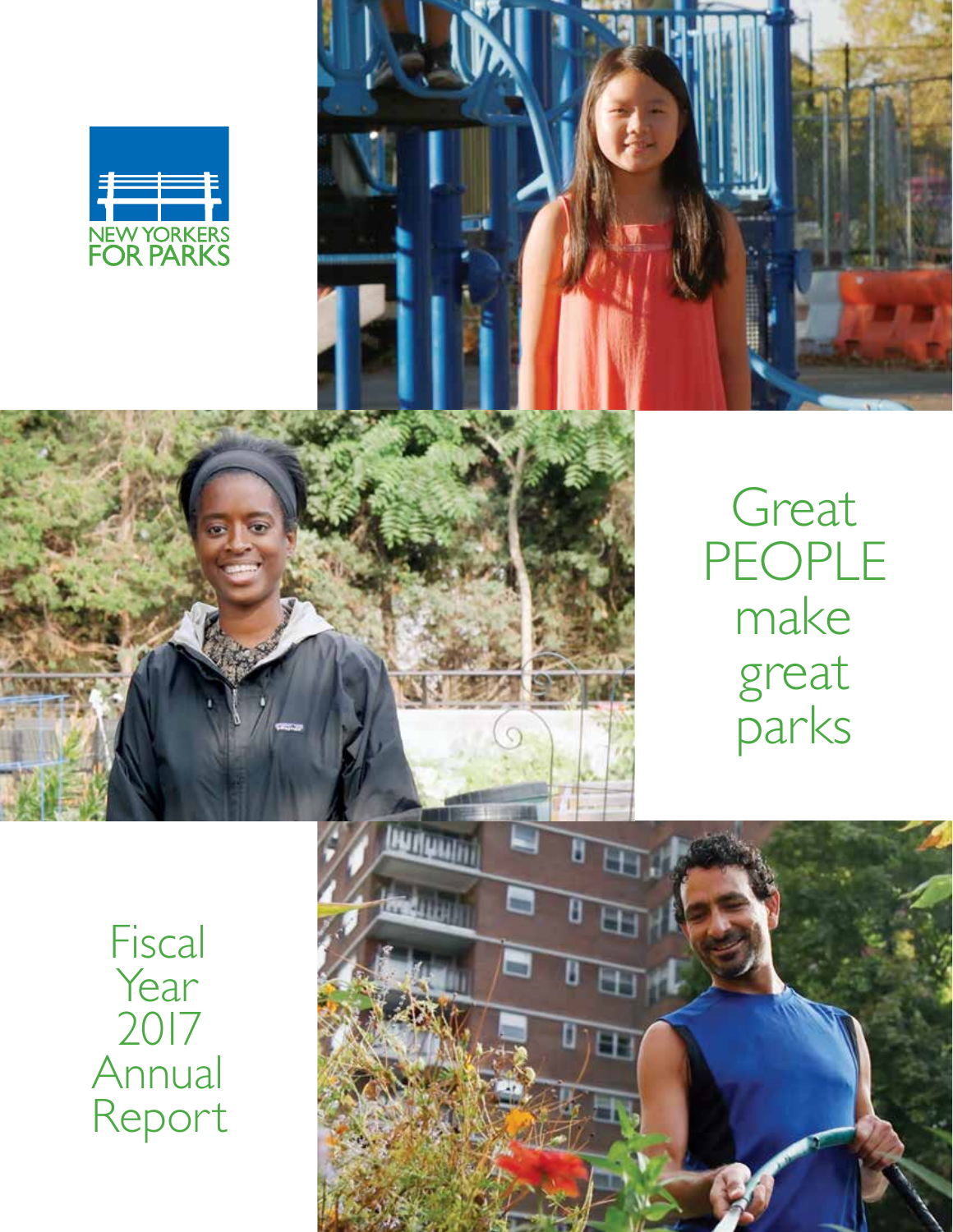## Letter from the Executive **Director**



## Dear Friends,

At New Yorkers for Parks (NY4P), we believe that great parks make a great city. But I always like to add that it's **great people who make great parks**. Community advocates, industry professionals, and generous supporters alike—we are ALL New Yorkers for Parks and I am excited to share with you what we have achieved together this year.

I would like to begin by thanking my predecessor, Tupper Thomas, for her dedication and the accomplishments during her tenure that have laid the groundwork for our continued efforts today. NY4P is at the beginning of a new and exciting chapter, poised to build off its reputation as a stalwart supporter of parks for over 100 years.

In fiscal year 2017, our efforts revolved around a central theme: parks and open space as critical city infrastructure. These spaces fuel economic development, enhance public health, support

ecosystems, and create a sense of community and civic pride. From the release of our 15th *Report Card on Parks*, to the creation of new resources like our *Clean & Green* guide to park maintenance, we continue connecting local parks advocates with the data they need to improve and maintain their green spaces. Through our Civic Action Tracker, we showed how parks and open spaces are also critical to the architecture of democracy. We expanded our reach with new advocacy software, workshops, and webinar technology, while simultaneously growing our signature public program: The Daffodil Project, which celebrated its 15th anniversary this year.

In this important local election year, we worked with everyday New Yorkers and park advocates to craft a campaign platform that conveys the vital importance of parks and open spaces in our city: the Public Realm Bill of Rights for New York City. This document and its accompanying video have become the bedrock of our work, particularly in our focus on communities themselves.

While continuing to strengthen our research, advocacy, and community partnerships, we have our eyes on the horizon to expand our role as an important convening voice for open space advocates, as we simultaneously develop a tactical five-year business plan.

It has been an incredible first year with NY4P. I am proud of our accomplishments and excited to see us grow even more in the next year.

Thank you to all of the parks supporters who are with us in this work.

Go parks!

Sincerely,

Lynn B. Kelly

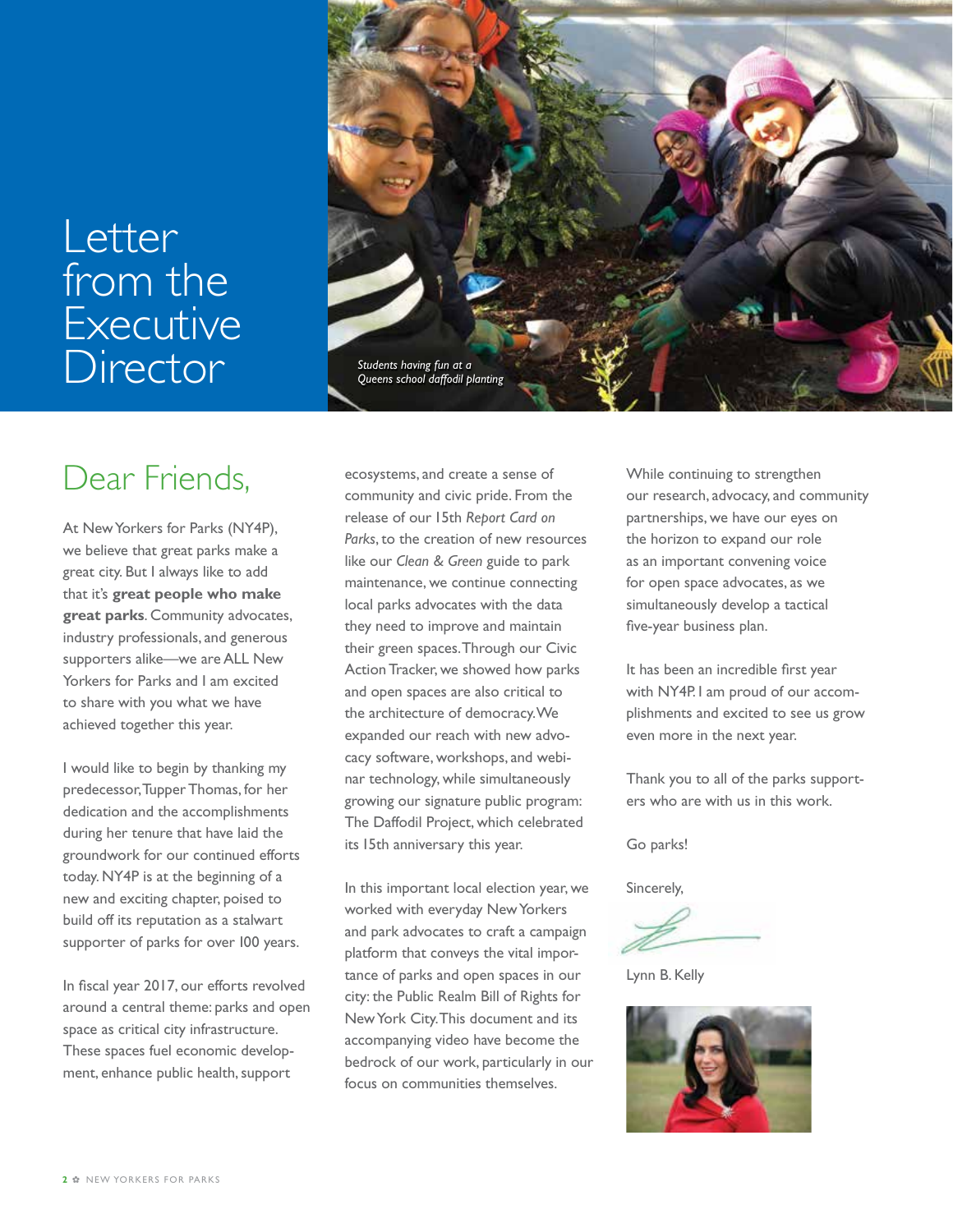

**WE SHARED** Our online resources were accessed nearly 4,000 times



## **WE GREW** 1,400 more people got to know us this year



**WE EDUCATED**

Over 600 people came to our workshops, trainings, and webinars



**WE ENGAGED** With the help of 23,000 Daffodil Project volunteers across all five boroughs



**WE INSPIRED** 15,000 kids participated in Daffodil plantings citywide



**WE UNITED** Special thanks to our 25+ partner organizations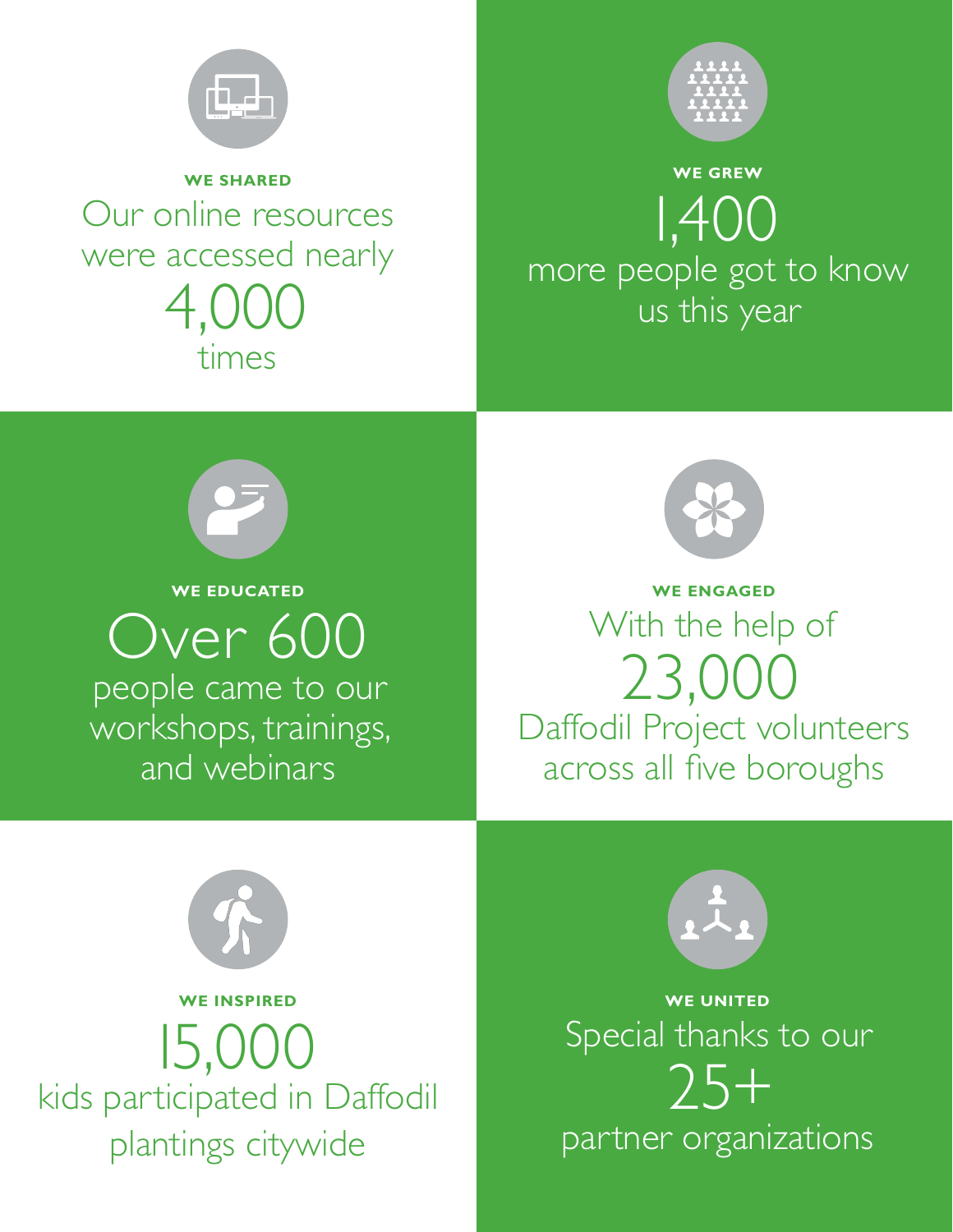## We shared resources online nearly 4,000 times

## [Civic Action Tracker](http://www.ny4p.org/research/civic-action-tracker)

Our parks and open spaces are not only our everyday recreational spaces—**they are the architecture of our democratic rights of assembly and protest**. But is New York City adequately supporting these actions through its funding, permitting, and capital processes? In early 2017, we started to track civic actions occurring in public places within the five boroughs of New York City. Our Civic Action Tracker recorded actions including protests, rallies, sit-ins, die-ins, and marches, held in any public place, from parks to plazas to streets and sidewalks. In March, we released an interactive online map showing data about each civic action, and identified hotspots. We'll continue to collect this data so that by early 2018, we'll be in a position to issue findings and recommendations for enabling New Yorkers to continue exercising their democratic rights in our public realm.



**DATA-DRIVEN RESEARCH** *remains a staple of our support of parks and open spaces for all neighborhoods. By developing engaging, informative reports and resources, both in print and online,*  **NY4P** seeks to ensure that all New Yorkers have the **ACCESS AND UNDERSTANDING TO APPLY THIS DATA** *to their communities.*

## [Clean & Green](http://www.ny4p.org/research/other-reports)

How do our parks stay clean? We answered this question with a visually-driven, plain-language guide about how our parks are maintained. **It's already a most-requested item by local park advocates.** In *Clean & Green: Who Takes Care of Our Parks?*, we show why some parks get cleaned every day, or have a dedicated maintenance team, and why some don't. We introduce the entities that aren't NYC Parks who contribute towards park maintenance: nonprofit park partners like conservancies, and groups of volunteers. With funding from Council Members Brad Lander and Mark Levine, we'll follow up by analyzing data about park maintenance resources citywide next year.

### **"NY4P CLIPS" TURN 6**

Did you know that NY4P creates a daily email of compiled news relevant to parks and open space?

Parks professionals and advocates have depended on this daily resource for six years. Interested in learning more? Please email us at ny4p@ny4p.org.

## The 2016 Report Card on Parks: Spotlight on the [Community Parks Initiative](http://www.ny4p.org/research/report-cards)

Our fifteenth *Report Card* returned to our roots of **independent analysis of conditions, this time focusing on neighborhood parks, sized between 1 and 20 acres**. Tracking the impact of a key mayoral parks initiative, we limited our analysis to parks within the priority improvement zones identified for the equity-focused Community Parks Initiative, which guides key capital and maintenance spending for NYC Parks under Mayor de Blasio. The 2016 *Report Card on Parks* found some clear areas for improving maintenance and conditions, as well as amenities that are consistently well-managed and maintained. Drinking fountains and athletic fields were major areas of concern, exhibiting a variety of issues related to deferred maintenance that may escalate capital repair problems. Conditions of park trees, pathways, and playgrounds, by contrast, were often found to be acceptable and well-maintained.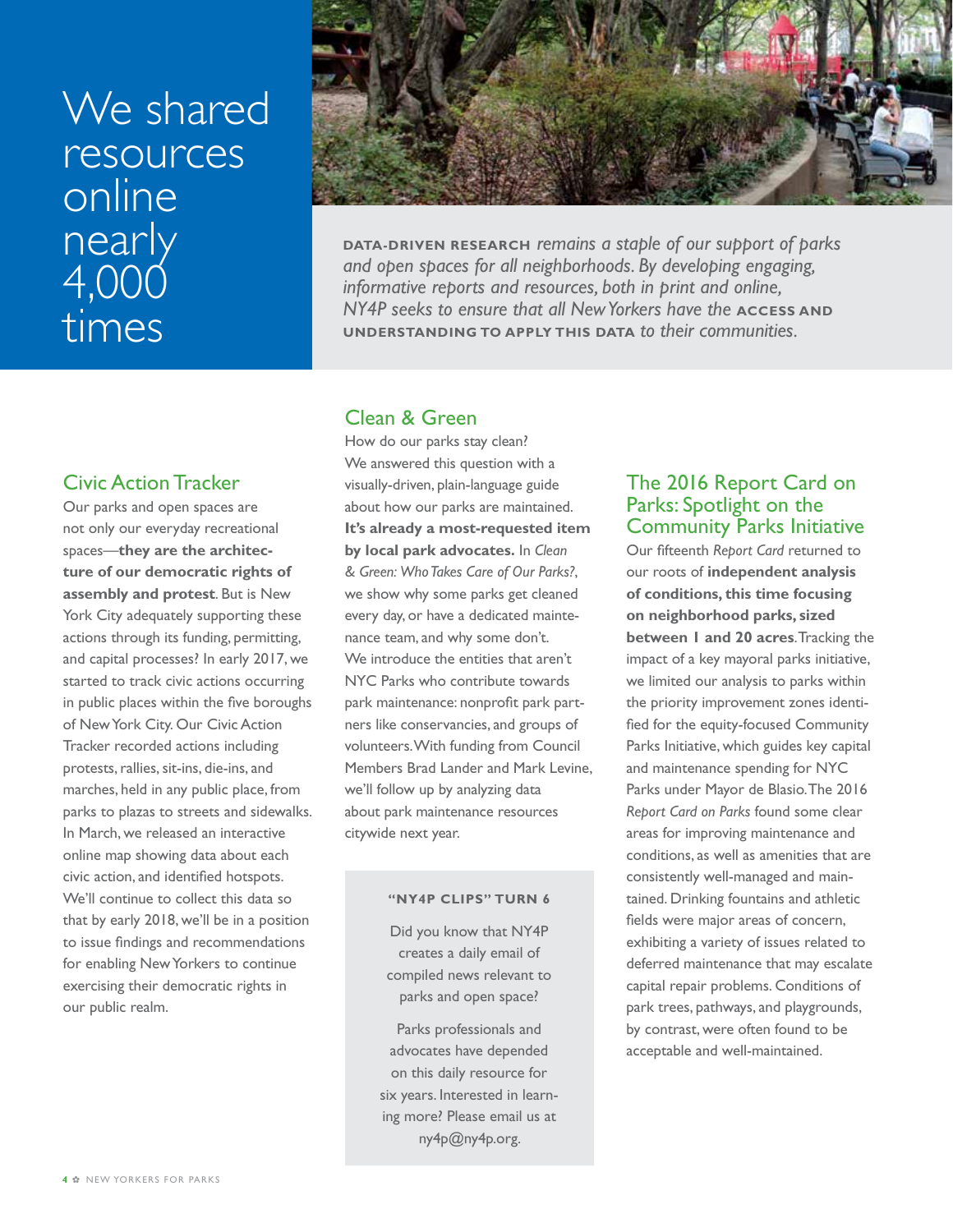

*From a new overarching open space campaign platform, to grassroots engagement in community rezoning discussions, and easy-to-use advocacy action software,* **WE ARE EXPANDING OUR REACH AND EMPOWERING MORE NEW YORKERS TO BECOME PARKS AND OPEN SPACE ADVOCATES.**

We grew our network

*1,400 more people got to know us this year*

## Empowering Communities

By providing open space data and advocacy tools, we strengthened our outreach to community advocates facing rezoning changes in their communities. The affordable housing-focused rezoning of East Harlem gathered steam throughout the year, **providing us with a targeted opportunity to build on our research with direct advocacy**. Our work centered on boosting the findings of the East Harlem Neighborhood Plan in the public review of the official East Harlem Rezoning. In Brooklyn, we presented initial results of our Brownsville Open Space Index to the Friends of Brownsville Parks, and worked to link local leaders to the broader citywide open space movement. We'll continue to support our local partners in these neighborhoods to ensure that open space is not lost in the rezoning conversation.

## A New Way to Reach Our Public Officials

With generous funding from the Booth Ferris Foundation, NY4P was able to acquire advocacy software that will help us connect New Yorkers directly with their elected representatives. Our recently launched advocacy module gives us the opportunity to create petitions, letters, and calls to action sent directly to decision-makers. We piloted this new software in the spring during the city's budget negotiation process, and used it as an opportunity to work with our constituents to directly message the City Council and mayor's office to push for an increased budget for parks. **Almost 200 New Yorkers signed the petition, influencing a \$9.7M investment by the City Council to preserve 150 critical Maintenance and Operations staff lines**. We anticipate using this software for campaigns and issues as they come up in the future.



[Watch our new Public Realm](http://www.ny4p.org/advocacy/public-realm-bill-of-rights)  Bill of Rights Video online at www.ny4p.org/advocacy/ public-realm-bill-of-rights

## The Public Realm Bill of [Rights for New York City](http://www.ny4p.org/advocacy/public-realm-bill-of-rights)

In anticipation of the 2017 elections, NY4P worked with everyday New Yorkers and park advocates to craft our campaign platform, the Public Realm Bill of Rights for NYC. Based on feedback we heard from advocates during our 2016 "How's Your Park?" and 2017 "NY4P: Boro x Boro" borough meetings, as well as years of on-the-ground research and data collection, NY4P created this five point platform to speak to the broad issues concerning NYC parks and open spaces today: **Access, Infrastructure, Health, Environment, and Funding.** Within each area, we laid out a vision for the baseline standards of open space provision that the city should follow. The aim of the Public Realm Bill of Rights for NYC is to provide a roadmap for the incoming City Council and mayoral administrations for achieving ambitious improvements to parks and open space – for instance, we call for a new goal that **every New Yorker live within a 5 minute walk of some kind of park, garden, or green space**, and that park improvements and maintenance should be primarily funded with public dollars.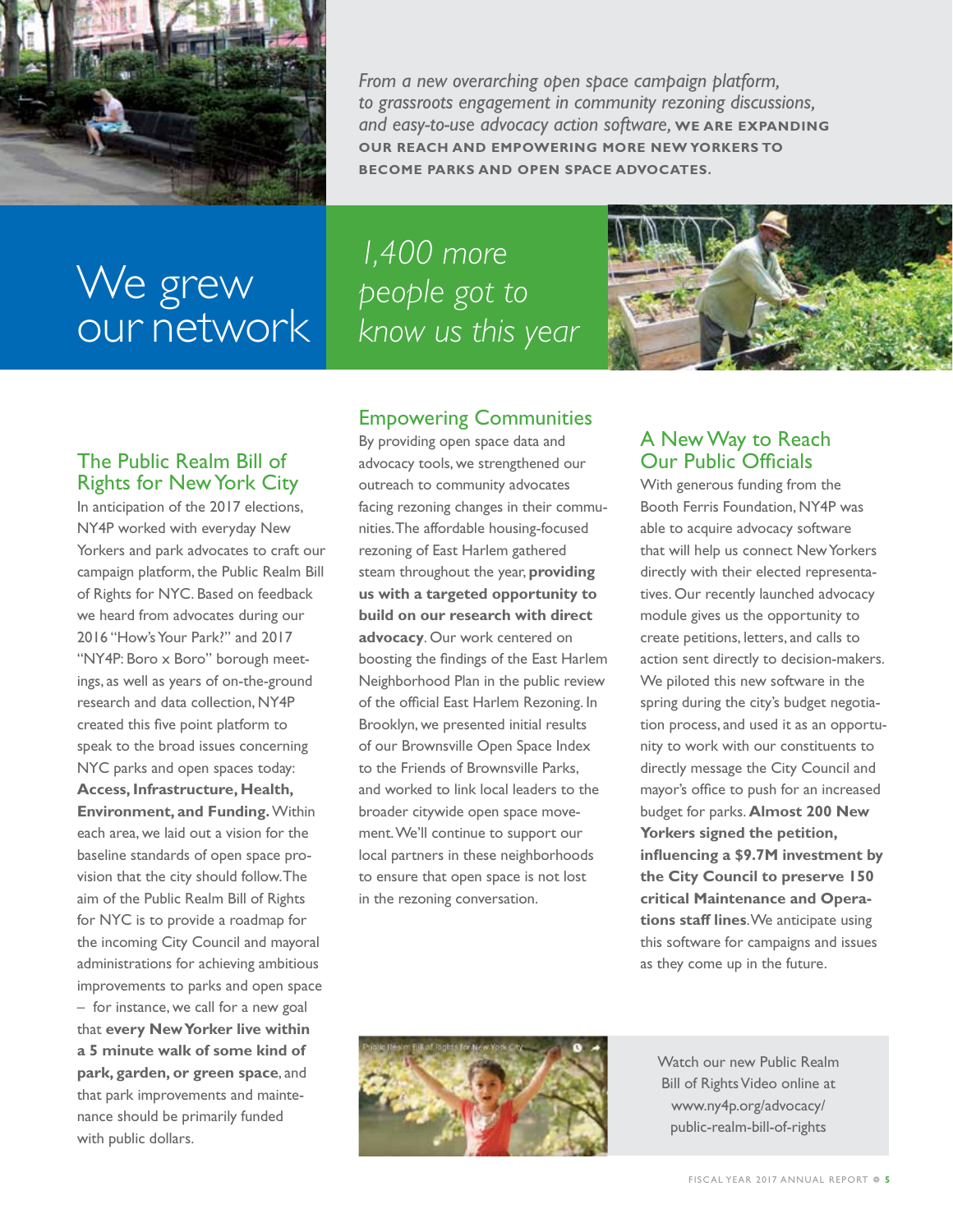

**NY4P** continues to provide **TECHNICAL ASSISTANCE** *to park advocates and community members across all five boroughs, providing the tools and training to* **CREATE CHANGE** *in their communities.*

### **DATA-DRIVEN RESEARCH** *remains a staple of our support of parks and*  We educated over 600 New Yorkers *reports and resources, both in print and online, NY4P seeks to ensure that all New Yorkers have the access and understanding to apply this*  at our workshops, trainings, and webinars



### NY4P: Boro x Boro

In the winter of 2017, NY4P embarked on its second year of gathering park advocates and open space stewards throughout the five boroughs. This year's round of meetings focused on identifying common issues throughout the park system, and asked participants to identify possible solutions. Attendees were asked to assess issues as they related to park maintenance and staff; capital improvements and infrastructure; climate change and the environment; community engagement and programming; and security and safety. The feedback we received helped inform our annual budget advocacy for NYC Parks, and helped seed the creation of our Public Realm Bill of Rights for NYC.

## Parks & Public Health

In our second year working with the Bronx Community Health Network (BCHN), a local healthcare organization, we delivered the results of our research on park usership, and piloted a social science method for collecting park usership data that we adapted for citizen scientists. We found several areas that BCHN and the groups in its parks network can work to improve, including boosting the number of female park users, providing more programming to attract adult and senior park users, and increasing physical and programmatic support for physical activities that provide long-term health benefits. To extend the reach of this baseline data collection, we held trainings and workshops for the groups in the BCHN Community Partners network, teaching them how to collect park usership data using our citizen-science method. The results of these trainings will inform a Residents' Guide we will create that allows park groups to teach themselves how to do this research, interpret it, and use it in their advocacy for park capital and programmatic improvements.

## **Workshops**

In an effort to reach more New Yorkers and park advocates, NY4P partnered with organizations on technical assistance workshops throughout the year. Topics ranged from how to generate usership-data on specific park properties, to how to work with the city to get funding for park improvements. These workshops allowed NY4P to share data and research resources useful to community groups looking to navigate the funding process for park improvements, as well as to provide more information about initiatives we support, such as Participatory Budgeting. In May, Executive Director Lynn Kelly participated in the City Council Candidate School organized by the New York League of Conservation Voters Education Fund, allowing us to share our Public Realm Bill of Rights for NYC with Council hopefuls. Some of the other workshops we participated in were hosted by organizations such as Partnerships for Parks, Bronx Community Health Network, and NYC Parks.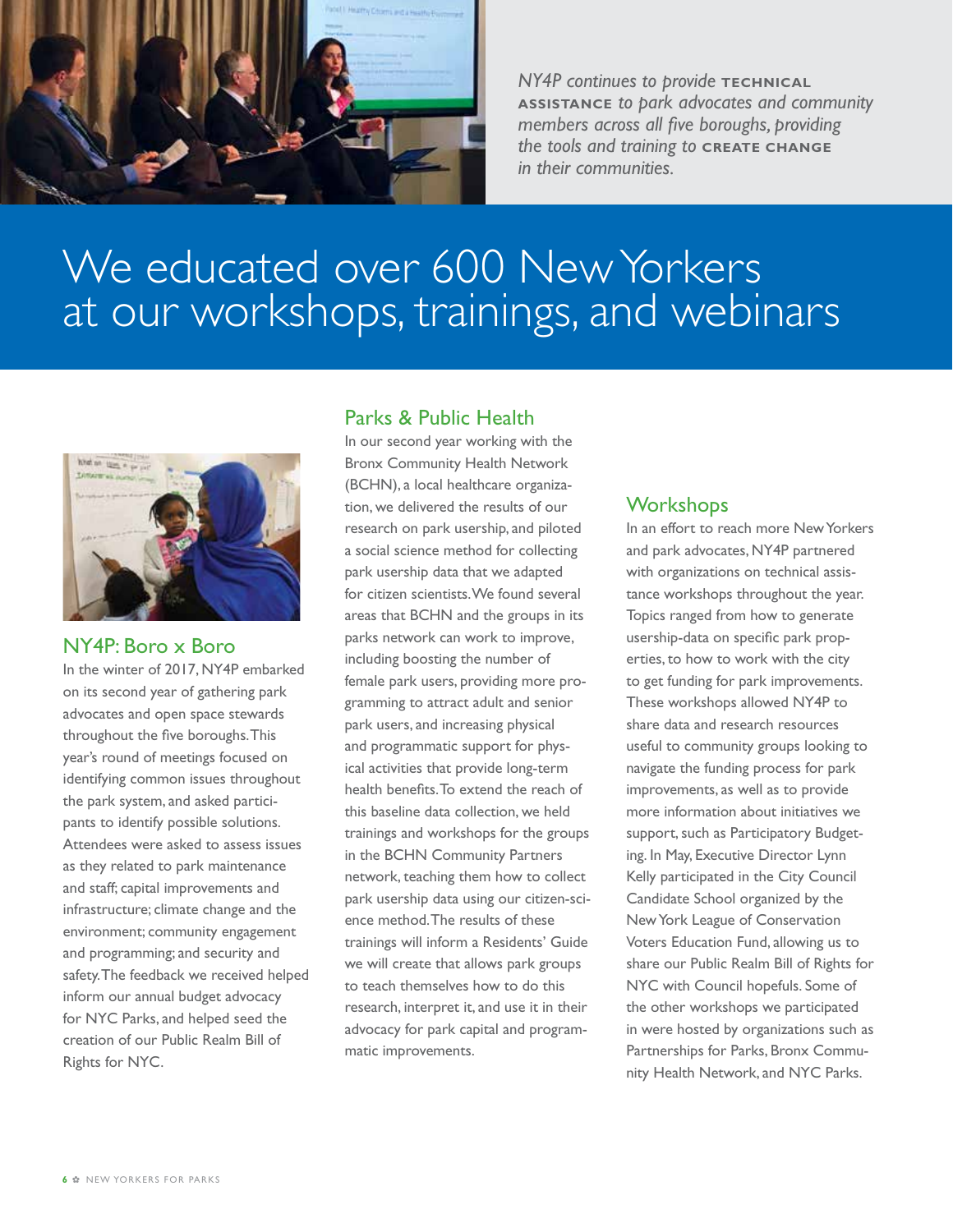

"We've been able to work with our community to get millions of dollars for our local parks to be improved – seriously – and that couldn't have happened without NY4P."

*Nilka Martell, Loving the Bronx and the Bronx Coalition for Parks and Green Spaces*

### **[Webinars](http://www.ny4p.org/advocacy/webinars)**

In 2016 and 2017, NY4P began exploring new ways of reaching constituents through webinar technology. Topics covered included a primer on how to craft testimony and go on the record at public hearings (such as City Council hearings or Community Board meetings), and an in-depth explanation of how New Yorkers can learn who represents them in the City Council, and why it matters. We also covered some of the topics that we get asked about the most, including a deep dive into our popular *How Can I Improve My Park?* advocacy guide, and an introduction to our new Public Realm Bill of Rights for NYC. These webinars offer us the chance to not only have a live recording with active participants, but also provide evergreen resources that now live on the NY4P website. This new outreach method allows the NY4P team to reach park stewards and New Yorkers who may be curious about how to get involved in open space advocacy, but are unsure of where to start.

### **A SPECIAL THANKS TO OUR MANY PARTNER ORGANIZATIONS THIS YEAR!**

Bronx Community Health Network Center for Supportive Schools Clinton Housing Development Corporation Con Edison Downtown Alliance El Puente Ernst & Young Friends of Brownsville Parks Giving Open Access to Learning Green City Force **GreenThumb** Grow to Learn NYC Mothers Out Front The Municipal Art Society of New York Natural Areas Conservancy

New York City Community Garden Coalition NYC & Company NYC Department of Transportation New York City Housing Authority NYC Parks New York League of Conservation Voters New York Restoration Project Open Space Alliance for North Brooklyn The Participatory Budgeting Project Partnerships for Parks The Point CDC Rockaway Waterfront Alliance Transportation Alternatives The Trust for Public Land Waterfront Alliance …and many more!

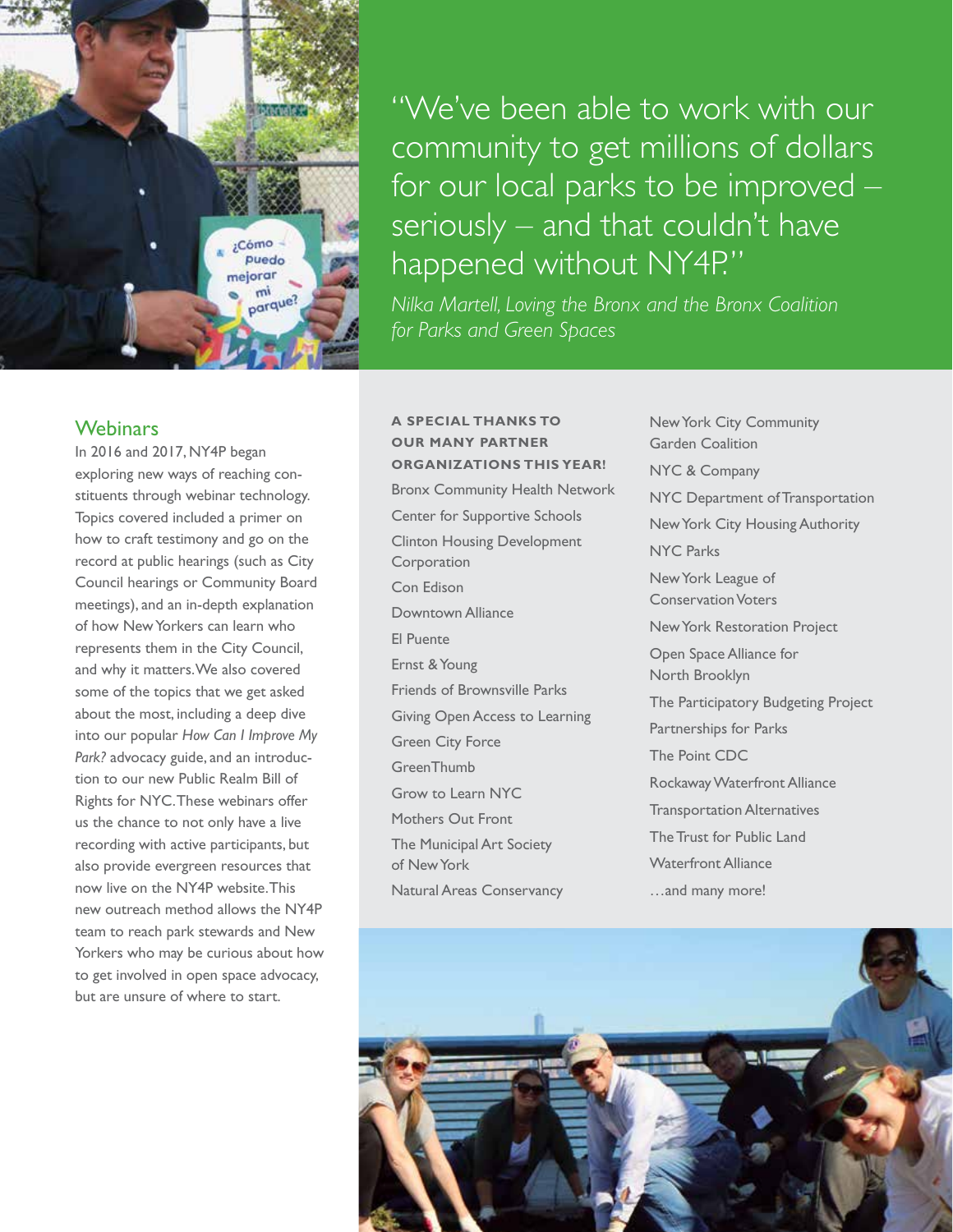

## We engaged 23,000 volunteers across all five boroughs

**THE DAFFODIL PROJECT CELEBRATED 15 YEARS** *of providing free bulbs to volunteers and community groups – cultivating new park stewards and beautifying communities.*

Founded in 2001 as a living memorial to the lives lost on September 11, The Daffodil Project remains one of the largest volunteer efforts in the city's history. The 2016 Daffodil Project season marked the 15th anniversary of NY4P's signature public program. **We distributed 500,000 bulbs to over 900 NYC groups and New Yorkers**, which they planted in hundreds of parks, playgrounds, schoolyards, community gardens, and tree pits across the city. As of fall 2016, NY4P has given 6.5 million daffodil bulbs to New Yorkers who have planted them across the five boroughs.

To celebrate the 15th anniversary of the Project and the centennial anniversary of the National Parks Service (NPS), NY4P and the NPS partnered on a unique volunteer event at Ellis Island, planting over 1,000 bulbs in areas with sweeping views of Lower Manhattan and One World Trade Center. Continued partnerships with Grow

to Learn NYC, The Trust for Public Land, Rockaway Waterfront Alliance, and Partnerships for Parks allowed us to reach hundreds of additional schools and community groups. New planting partnerships with the Center for Supportive Schools in the Bronx and Giving Open Access to Learning in East Harlem resulted in after-school plantings where we reached over 100 low-income public school students. We also partnered with Mothers Out Front, an environmental justice organization based in South Williamsburg, to provide bulbs to be planted throughout the neighborhood.

*Above: Volunteers plant daffodil bulbs at Ellis Island in September 2016.* 

*Below: 2017 Daffodil Breakfast honorees (from left to right): Lynn Kelly (NY4P Staff), Ivan Lopez, Franco Mucciacciaro, Nilka Martell, Katherine Thompson, Steve Chesler, Lee Regenbogen, George Reis, Lynden Miller (NY4P Board), Marlene Pantin, Erycka de Jesus, and Joel Steinhaus (NY4P Board).*



### **2017 DAFFODIL BREAKFAST HONOREES**

*The Lynden B. Miller Citywide Award Recipient* NYC Parks Storehouse Crew

*Parks Pioneer Award Recipient* Friends of Bushwick Inlet Park

BOROUGH DAFFODIL AWARD RECIPIENTS

*Bronx* Loving the Bronx and the Bronx Coalition for Parks and Green Space

*Brooklyn* Red Hook Conservancy

*Manhattan* New York University

*Queens* NYC Compost Project hosted by BIG Reuse

*Staten Island* The Richard H. Hungerford School

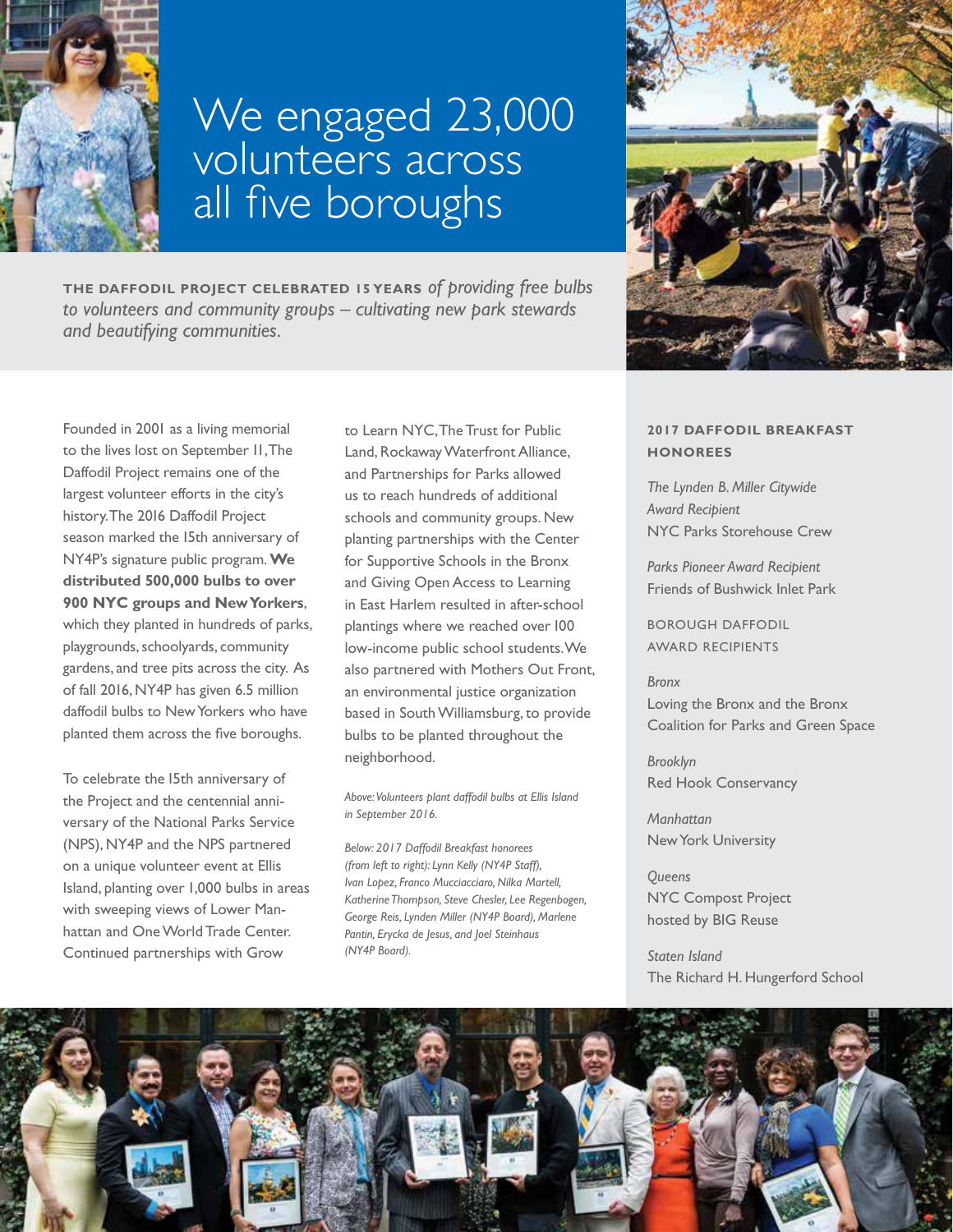## We are looking ahead



NY4P has exciting initiatives lined up for fiscal year 2018. Here's a sneak peak of what's on the horizon:



### Our Role as a Convener: Open Space Dialogues

With the support of The Rockefeller Foundation, NY4P seeks new metrics for open space evaluation as part of our work towards influencing New York City's zoning code and public review process, which does not treat open space as the essential city infrastructure it is. In collaboration with WXY architecture + urban design, NY4P will research the lay of the land and bring together thought-leaders from various disciplines in a series of four "Open Space Dialogues" to guide our further research, culminating in a published report of findings, recommendations, and next steps.



*The first Open Space Dialogues respondents (from left to right): Madelyn Wils (Hudson River Park Trust), Amy Freitag (The J.M. Kaplan Fund), and Joshua Laird (National Parks of New York Harbor)*

## Business Plan

With generous funding from the Ford Foundation, NY4P will embark on a five-year strategic business planning process with a consultant team from The Whelan Group. This process will allow the board and staff of NY4P to identify areas for organizational growth and transformation, and will allow us to strengthen our role as NYC's independent voice for parks, gardens, and open spaces. We anticipate the business plan will be completed in early 2018.

## 2017 Election Campaign

Building on our Public Realm Bill of Rights for NYC, NY4P engaged candidates for local office on issues that relate to parks and green spaces. By participating in candidate forums, sending out a candidate questionnaire, and participating in civic engagement events throughout NYC, we pushed the issue of parks, gardens, and green spaces to the candidates who will become our city's next round of elected officials, and then launch our advocacy campaign with them in 2018.

## Public Realm Bill of Rights / La Carta de los Derechos de Dominio Público / 公共领域权利法案 对于纽约市

In a city as diverse as New York, NY4P believes we can do more to reach communities throughout the five boroughs where English is not the primary spoken language. As part of our long-term plans for the Public Realm Bill of Rights for NYC, we will have the document translated into both Spanish and simplified Chinese – the two most commonly spoken languages in NYC, after English. We know that great parks make a great city, but we also know that great New Yorkers speak many languages and reflect many cultures. In the next year, we hope to have additional NY4P documents and resources translated into these languages in an effort to engage more park users and stewards throughout the city.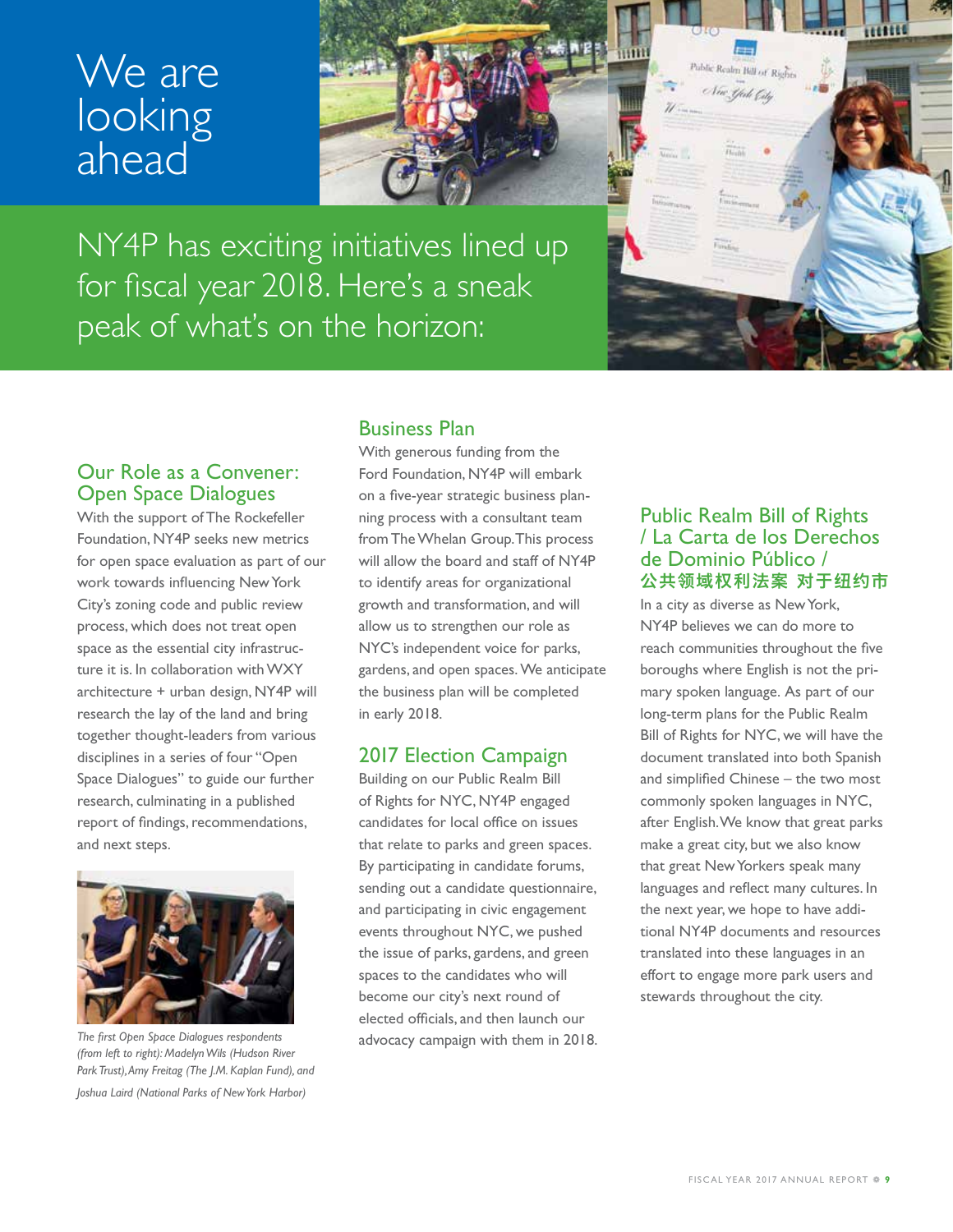

# We are grateful to our generous supporters

## onors

*Gifts made July 1, 2016 – June 30, 2017*

#### **\$100,000+**

Booth Ferris Foundation

#### **\$50,000–\$99,999**

Altman Foundation Citi Ford Foundation The J. M. Kaplan Fund The New York Community Trust The Rockefeller Foundation The Sidney J. Weinberg, Jr. Foundation

#### **\$25,000–\$49,999**

Anonymous (1) Bloomberg Philanthropies The Charina Endowment Fund, Inc. Con Edison Paul R. Gottsegen Antonia & George Grumbach Candace Damon/HR&A Advisors IAC Edward C. Wallace/Greenberg Traurig, LLP

#### **\$10,000–\$24,999**

Anonymous (1) Central Park Conservancy David L. Klein, Jr. Foundation Davis Polk & Wardwell LLP Donald B. Marron Charitable Trust Margaret A. Doyle & Andrew W. Capitman The Durst Organization LP Egon Zehnder International Audrey & Harvey Feuerstein Mr. Mark Gallogly & Ms. Elizabeth Strickler Gilder Foundation

Greenacre Foundation Henry and Lucy Moses Fund, Inc. Robin & Mark Hoenig KPMG LLP The Lucius N. Littauer Foundation Malkin Fund, Inc. Lynden B. & Leigh M. Miller MJS Foundation Inc. New York University Paul, Weiss, Rifkind, Wharton & Garrison David Rockefeller Fern & Michael Thomas Two Trees Management

#### **\$5,000–\$9,999**

Suzanne Clary Gordon J. Davis Ernst & Young LLP Great Island Foundation H. van Ameringen Foundation The Hyde and Watson Foundation L+M Development Partners, Inc. Leon Levy Foundation Carol Loewenson & Andrew Levander NYC & Company Marjorie Rosen Janet Ross The Rudin Foundation, Inc. Julie and Nick Sakellariadis Betsy Smith Joel Steinhaus Diana L. Taylor The Tianaderrah Foundation

#### **\$1,000–\$4,999**

Anonymous (1) American Museum of Natural History Arent Fox LLP Elizabeth H. Atwood Battery Park City Authority Mr. & Mrs. Benjamin S. Baxt

*Above left: Party 4 Parks 2016 (from left to right): Joel Steinhaus, Betsy Smith, Adrian Benepe, Maria Torres-Springer, and Lynn Kelly*

*Above: Councilmember Mark Levine and NYC Parks Commissioner Mitchell Silver presenting outgoing Executive Director Tupper Thomas with gift*

#### BCI Burke

Frederick W. Beinecke Adrian Benepe & Charlotte Glasser Ann L. Buttenwieser James F. Capalino Donald A. Capoccia Charina Foundation Betty Chen and Peter Coombe Ellen J. Chesler & Matthew J. Mallow Civic Entertainment Group, LLC Clearstream International Cooley LLP The Cowles Charitable Trust Anthony Crowell Paul & Paulette Cushman Cushman & Wakefield David F. and Frances A. Eberhart Foundation Paula Dietz Morgan Christian DiPalermo/CDD Strategies Barbara S. Dixon Susan Donoghue Donald H. Elliott Ernst & Young Foundation Richard Fields Lawrence Flinn Fort Tryon Park Trust Joyce Purnick & Max Frankel Catherine Morrison Golden Sibyl R. Golden Robert Frances Goldrich Elizabeth Greenstein Laura Hansen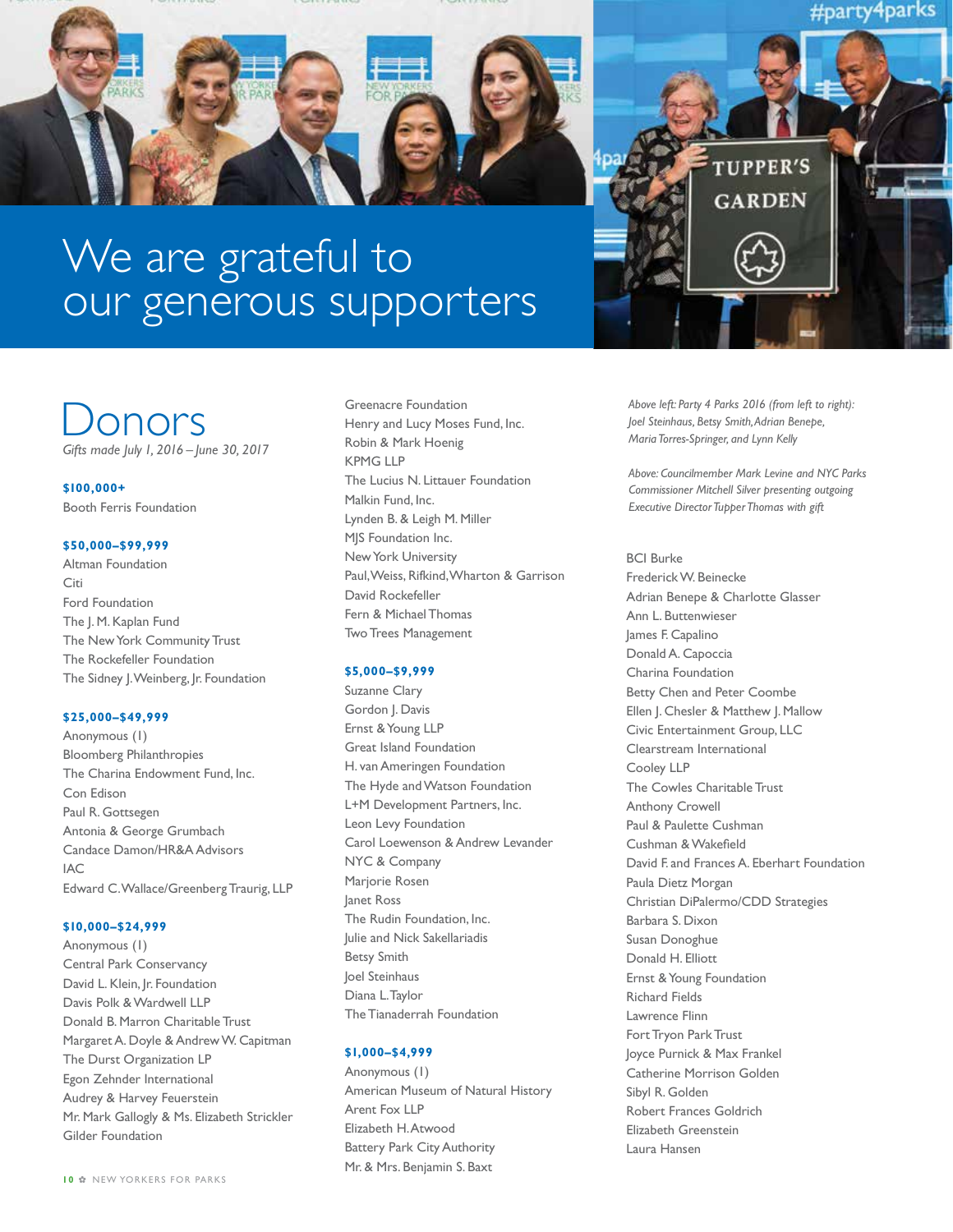Eloise Hirsh Cas Holloway Industry City Investindustrial Inc. J&AR Foundation The Joelson Foundation John N. Blackman Sr. Foundation Mrs. Wilbur A. Levin The Litwin Foundation, Inc. Heather Lubov Anish Melwani Bette Midler Milbank Tweed Hadley & McCloy LLP The Moore Charitable Foundation The Nathan Cummings Foundation National Basketball Association New York City Partnership Foundation Heidi Nitze Randall's Island Park Alliance Ann R. Roberts E. John Rosenwald Valerie & Jack Rowe Signature Bank Jennifer A. Soros Taconic Investment Partners LLC Tupper Thomas Tiedemann Wealth Management, LLC Tiger Baron Foundation, Inc. Bradley Tusk Vornado Realty Trust Lucy R. Waletzky, M.D. Madelyn & Steven Wils Fund Fred Wilson

#### **\$500–\$999**

Anonymous (1) Richard C. Aspinwall Mr. & Mrs. Peter Barnet Alyson Beha The Bonnie Johnson Sacerdote Foundation BuroHappold Engineering Carter Ledyard & Milburn LLP Diana Chapin City Parks Foundation, Inc. CM&F Group, Inc. Jane S. Cooke Elizabeth A. Cooke Levy Coral Dawson Friends of the High Line Alice R. Gottesman Robert Hammond Mark Jackson Edith W. Kean Peter L. Kohnstamm Jessica S. Lappin Virginia Lawrence Brenda Levin

## *New Yorkers for Parks FY 2017 Operating Report*

| <b>FY 2017 OPERATING REVENUE</b> |        | Total Percentage |
|----------------------------------|--------|------------------|
| • Foundations                    |        | 86%              |
| Corporations                     |        |                  |
| Individuals/Family Foundations   |        |                  |
| Special Events (net)             |        | १7%              |
| • Organizations                  | 22.566 | )%               |
| Government                       |        |                  |
|                                  |        |                  |

| <b>FY 2017 OPERATING EXPENSES</b>      |         | Total Percen |
|----------------------------------------|---------|--------------|
| • Community Outreach and Advocacy      |         |              |
| Research and Planning                  | 286,796 |              |
| • The Daffodil Project                 |         |              |
| • Public Information and Communication | 161.081 |              |
| • Management & General                 | 206 095 |              |
|                                        |         |              |

Charles McKinney & Susan Chin Ethan Miller Gifford Miller Nerissa Moray Thomas A. Paulo James Price Phyllis Reich The Robert P. and Arlene R. Kogod Family Foundation Rockefeller & Co., Inc. Rockwell Group Eriberto R. Scocimara Larry Silverstein Carter Strickland Strong Foundation of New York STUDIOS Architecture Urstadt Conservation Foundation Michael Weinstein Susan L. West

#### **\$250–\$499**

Anonymous (1) Lisa M. Ackerman Alan Bell & Elisa Barnes Alan and Leslie Beller Nancy Cadwell Mr. and Mrs. Henry Christensen III David Oliver Cohen Linda Cox EarthShare New York Jonathan Greenburg & Elizabeth Ely Enterprise Community Investment, Inc. General Contractors Association of New York Francis Greenburger Elizabeth K. Hayashi

Lynn B. Kelly Sarah Kovner Starling R. Lawrence Holly Leicht Jack T. Linn Cathryn Lorenz Susan Lowry Madison Square Park Conservancy Camilla McFadden Susan Newman New York Building Congress Elizabeth Barlow Rogers Christie C. Salomon Linda Beech & Tom Schueller Daryl & Russell Stern Stuart Family Foundation Irene Van Slyke Walter J. McKeever & Company, LLC Elizabeth Weatherford Robin and Ted Weinstein Andrew & Lauren Weisenfeld Paul S. White Edward B. Whitney WXY architecture + urban design

#### **IN-KIND CONTRIBUTIONS:**

Carter Ledyard Greenberg Traurig, LLP IAC Pentagram Weil

#### **171 DONORS OF UP TO \$249**